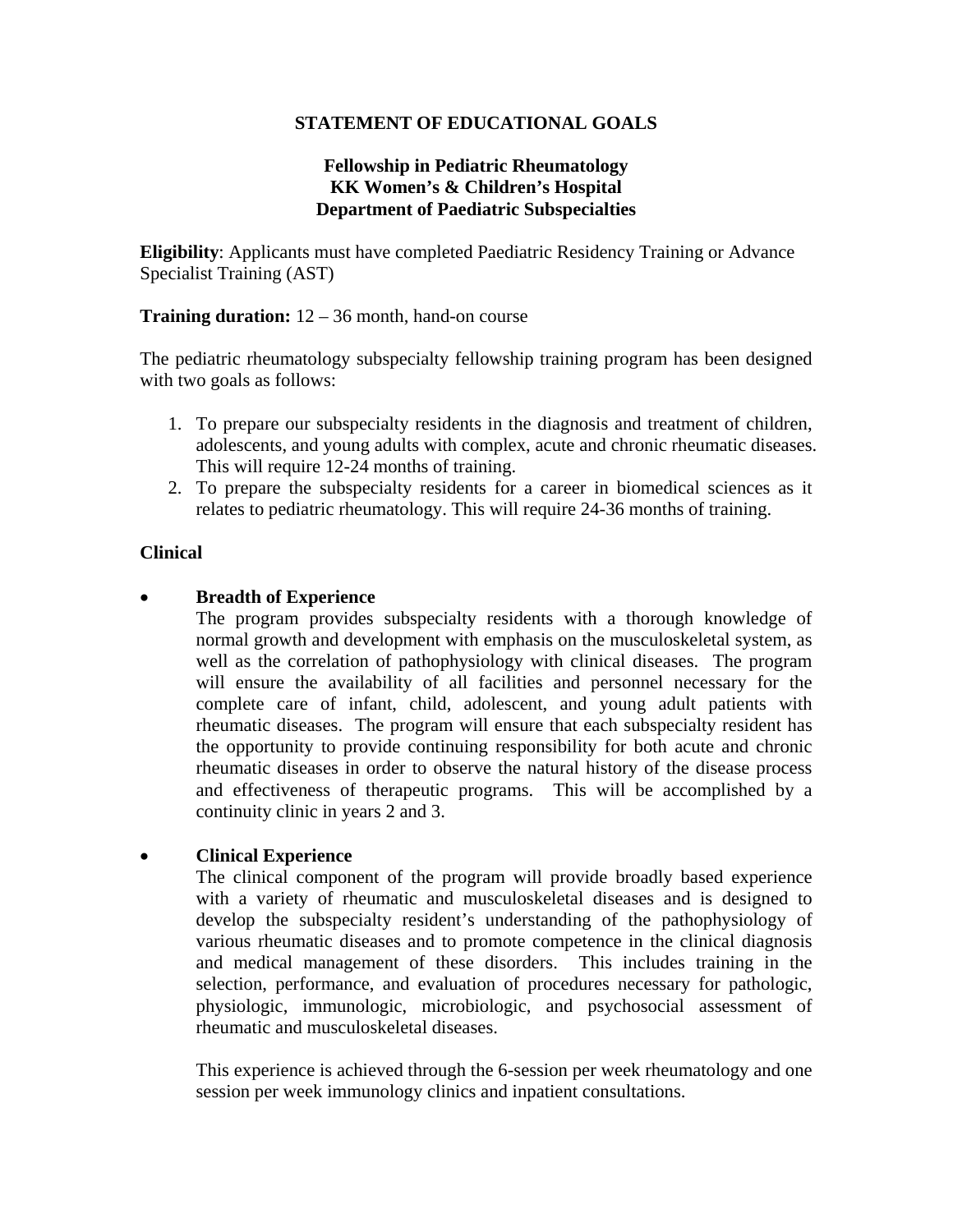The program will provide sufficient experience for the residents to acquire skill in:

- 1. Therapeutic injection of diarthrodial joints
- 2. Nailfold capillary microscopy
- 3. Use and monitor for adverse reactions of non-steroidal anti-inflammatory drugs (NSAIDs), disease-modifying drugs (DMARDs), biologic response modifiers, glucocorticoids, cytotoxic drugs, and infectious / postinfectious therapy
- 4. Diagnostic aspiration of joints and interpretation of synovial fluid analysis.
- 5. Prescription of physical therapy, occupational therapy, splints, and other therapeutic modalities
- 6. Bone and joint imaging
- 7. Evaluation for surgical intervention, including participation in both preoperative and postoperative patient management
- 8. Interpretation and utilization of laboratory tests as they relate to rheumatic disorders
- 9. Understanding the indications for electromyographic (EMG) and nerve conduction studies
- 10. Performing biopsies of tissues relevant to rheumatic diseases
- 11. Slit lamp examination of the eye

The program will provide sufficient experience for the residents to become clinically competent in the management of common as well as uncommon rheumatic disorders. This includes but not limited to the followings:

- 1. Infectious / post-infectious syndromes; such as acute rheumatic fever, post-streptococcal reactive arthritis and Lyme disease, etc.
- 2. Juvenile idiopathic arthritis
- 3. Systemic lupus erythematosus and related disorders
- 4. Scleroderma both systemic and localized forms
- 5. Dermatomyositis / polymyositis
- 6. Systemic vasculitides including Henoch-Schonlein purpura, Wegener's granulomatosis, Churg Strauss granulomatosis, Kawasaki disease, polyarteritis nodosa, etc
- 7. Nonarticular rheumatic diseases including reflex neurovascular dystrophy and fibromyalgia
- 8. Infections of bones and joints
- 9. Neonates with consequences of maternal rheumatic diseases or medications for rheumatic diseases
- 10. Spondyloarthropathies, psoriasis, and other HLA B27-related disorders
- 11. Malignancies of bone and muscle
- 12. Disorders of collagen and connective tissue
- 13. Rheumatic aspects of immunocompromised (congenital or acquired) children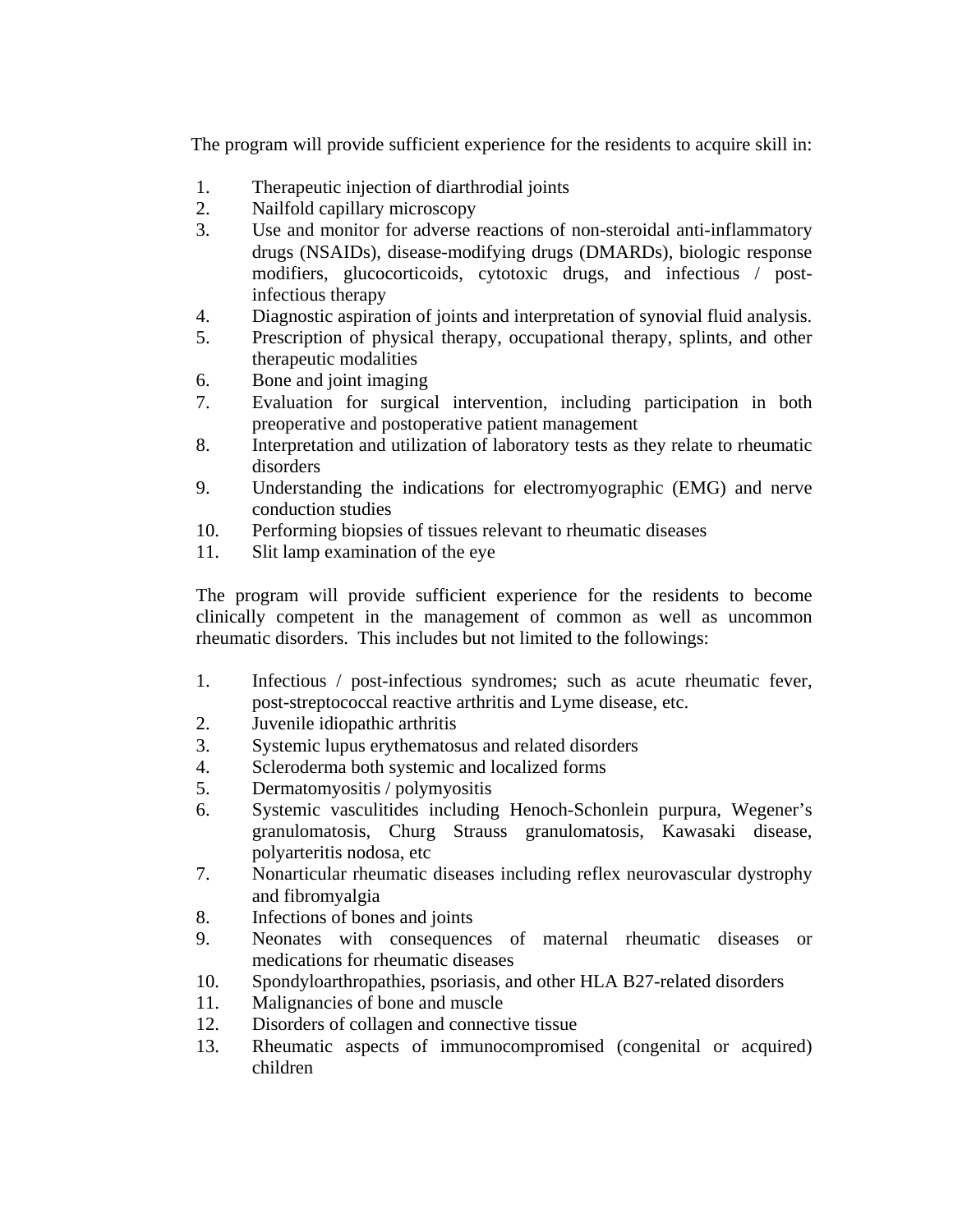- 14. Rheumatic aspects of systemic diseases such as endocrine, metabolic, gastrointestinal and infectious diseases, skeletal dysplasias, and other systemic diseases
- 15. Sports injuries, including over use syndromes
- 16. Avascular necrosis, including Legg-Perthes syndrome
- 17. Osteochondroses syndromes (Osgood Schlatter disease, etc)

The program also provides instruction and experiences in:

- 1. Rehabilitative and psychosocial aspects of chronic rheumatic diseases as they affect the child.
- 2. Counseling chronically ill patients and their families is a component of the training program.
- 3. Health education, current health care legislation, biomedical ethics, and preventive measures.

## • **Health care team**

The subspecialty residents will be exposed to formal sessions on organization and leadership of a comprehensive health-care team and utilization of the services of all relevant allied health professionals, including those in social services, rehabilitation, education, and mental health. There will also be education in the use of community resources in the care of children with rheumatic diseases. This will be accomplished through participation in the division's monthly general staff meeting and interaction with our nurses, social worker, physiotherapists/occupational therapists, psychologists, officer manager, and secretarial staff.

#### • **Adult Rheumatology Elective**

The subspecialty residents will be exposed to adult rheumatology through a 4 week elective during the first year (optional). They will rotate through the clinics of the Rheumatology Division (Tan Tock Seng Hospital, National University of Singapore Hospital or Singapore General Hospital) and will have an opportunity to see adults with rheumatic diseases.

#### • **Ophthalmology Elective**

The subspecialty residents will be exposed to pediatric ophthalmology through a 1 week elective during the first year (optional). They will rotate through the pediatric ophthalmology clinic where they will observe slit lamp examinations for evaluation of uveitis.

**Research** (for 24-36 month course)

#### • **Didactic program**

The subspecialty residents will have an opportunity to attend the courses, or seminars related to rheumatic or autoimmune diseases. This will provides an appropriate background for subspecialty residents in the basic and fundamental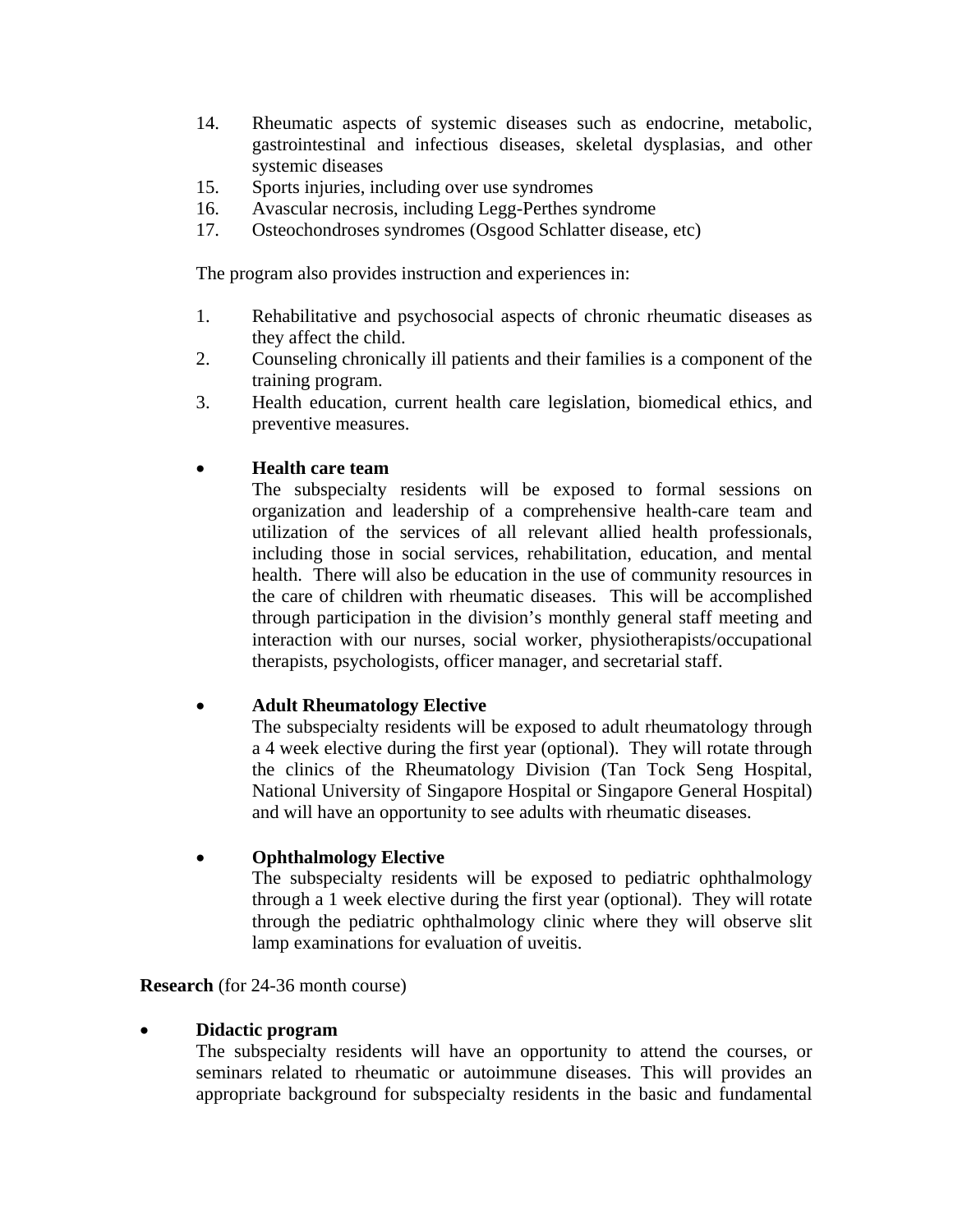disciplines related to the musculoskeletal system and rheumatic disease, eg, anatomy, biochemistry, embryology, genetics, immunology, molecular biology, pathology, pharmacology, physiology, biostatistics, and bioethics.

#### • **Research experience**

Subspecialty residents will be exposed to the research projects that are ongoing in the program. This will provide a comprehensive understanding of research methodology, grantsmanship, and scientific writing skills.

# **Teaching**

Subspecialty residents will be given the opportunity to teach and to assume some departmental administrative responsibilities. Subspecialty will develop an understanding of the appropriate role of the pediatric generalist in subspecialty care and participate in the residency and continuing education activities. They will participate actively in conferences, lectures, and clinical experiences for general pediatric residents and other trainees. These teaching experiences include oral presentations and correlation of basic biomedical knowledge with the clinical aspects of the subspecialty. The program provides instruction in curriculum design and in the development of teaching material for the subspecialty residents.

The subspecialty residents will be responsible and actively participate in:

- 1. Bi-monthly journal club where critically journal reading skills are obtained.
- 2. Once a month case conference where critically thinking in patient care is exercised.
- 3. Once a month topic review where recent update or advances in different aspects of rheumatic diseases are reviewed.
- 4. Once a month Rheumatology and Immunology Staff meeting where multidisciplinary staffs involving in the care of children with rheumatic diseases attend. This meeting is aimed for the quality improvement in the care of patients.
- 5. (Optional but encouraged for 24-36 month course fellows) Local and international annual scientific meetings where research projects can be presented and exposure to the most recent updates in the field and exposure to international colleagues for collaborative projects take place.

#### **Assessment**

- 1. Case/s presentation and discussion (in and outpatient new and existing cases)
- 2. Log book for cases and procedures
- 3. Formal quarterly evaluation in area as follows: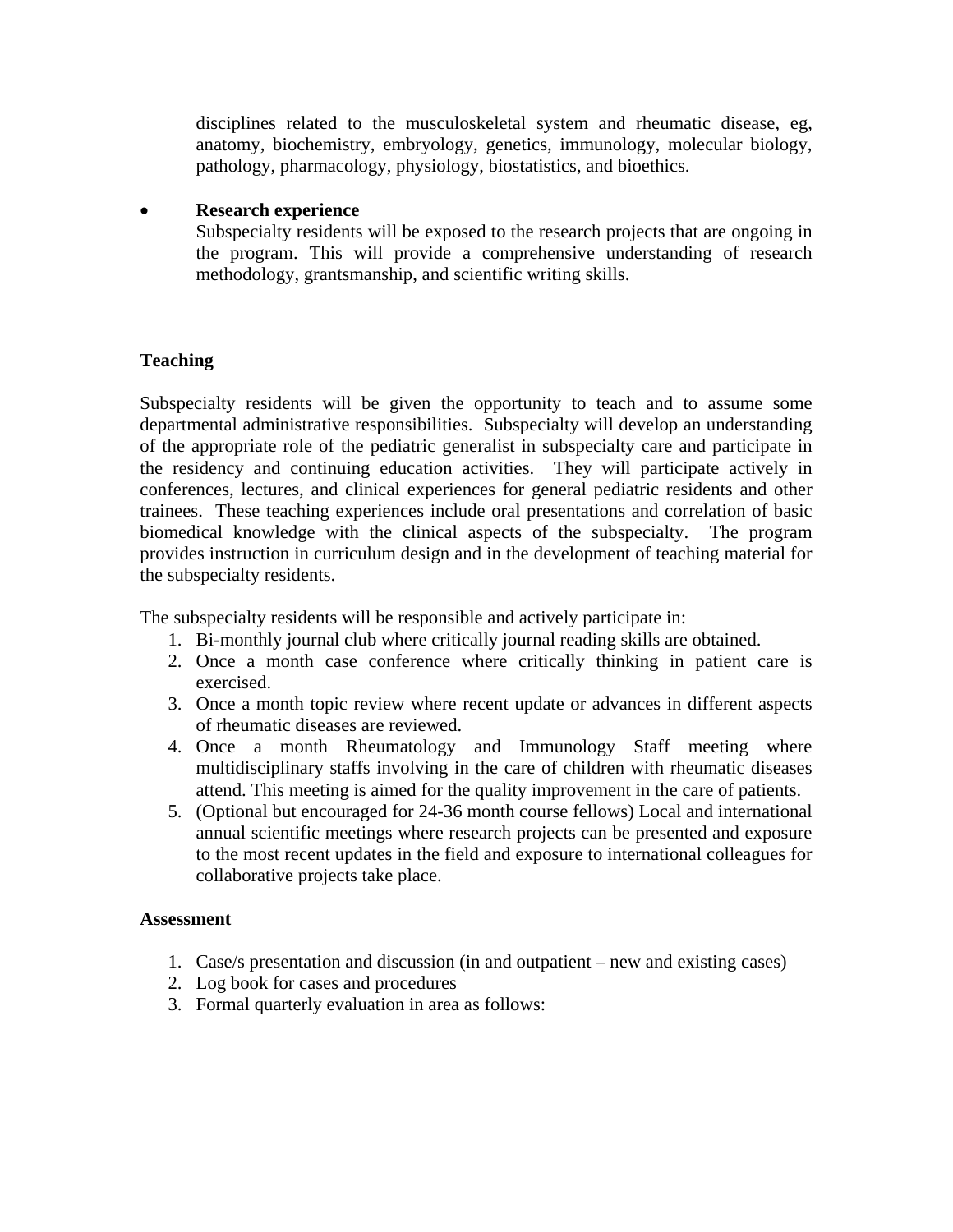| Competency                                      | <b>Evaluation Tools</b>                                                                   |
|-------------------------------------------------|-------------------------------------------------------------------------------------------|
| <b>Patient Care:</b>                            | Gathers accurate, essential information from:                                             |
|                                                 | Medical interview (history)<br>$\bullet$                                                  |
|                                                 | Physical examination, general<br>$\bullet$                                                |
|                                                 | Complete musculoskeletal examination                                                      |
|                                                 | Medical records                                                                           |
|                                                 | Diagnostic procedures<br>$\bullet$                                                        |
|                                                 | Therapeutic procedures                                                                    |
|                                                 | Makes informed recommendations for:                                                       |
|                                                 | Diagnostic procedures<br>$\bullet$                                                        |
|                                                 | Therapeutic options<br>$\bullet$                                                          |
|                                                 | Preventative options                                                                      |
|                                                 | Employs evidence-based medicine in:                                                       |
|                                                 | Diagnostic decisions<br>$\bullet$                                                         |
|                                                 | Therapeutic decisions<br>$\bullet$                                                        |
|                                                 | Develops and implements patient management                                                |
|                                                 | and care plans.                                                                           |
|                                                 | Competently performs arthrocenthesis and joint<br>injections.                             |
| <b>Medical Knowledge:</b>                       | Applies open minded, analytical approach to                                               |
|                                                 | acquiring new knowledge.                                                                  |
|                                                 | Accesses and critically evaluates current                                                 |
|                                                 | medical information and scientific evidence                                               |
|                                                 | Develops clinically applicable knowledge of<br>basic and clinical sciences that relate to |
|                                                 | rheumatology.                                                                             |
|                                                 | Applies knowledge to:                                                                     |
|                                                 | Problem-solving                                                                           |
|                                                 | Clinical decision making<br>$\bullet$                                                     |
|                                                 | Critical thinking<br>$\bullet$                                                            |
|                                                 | effectively<br>Participates<br>in<br>education<br>of                                      |
|                                                 | colleagues and students (residents, students).                                            |
| <b>Practice-Based Learning and Improvement:</b> | Identifies areas for improvement.                                                         |
|                                                 | Participates in implementation strategies to                                              |
|                                                 | Enhance knowledge, skills, attitudes,<br>and                                              |
|                                                 | processes of care.                                                                        |
|                                                 | Analyzes and evaluates practice experiences                                               |
|                                                 | and formulates<br>strategies to<br>continually                                            |
|                                                 | improve quality of patient practices.                                                     |
|                                                 | Develops and maintains a willingness to learn                                             |
|                                                 | from errors; to improve the process of care.<br>Uses<br>other                             |
|                                                 | information technology<br>and<br>technologies to access and manage information            |
|                                                 | Support patient care decisions                                                            |
|                                                 | Enhance patient education                                                                 |
|                                                 | Enhance physician education                                                               |

# **General Competencies for Pediatric Rheumatology Fellows**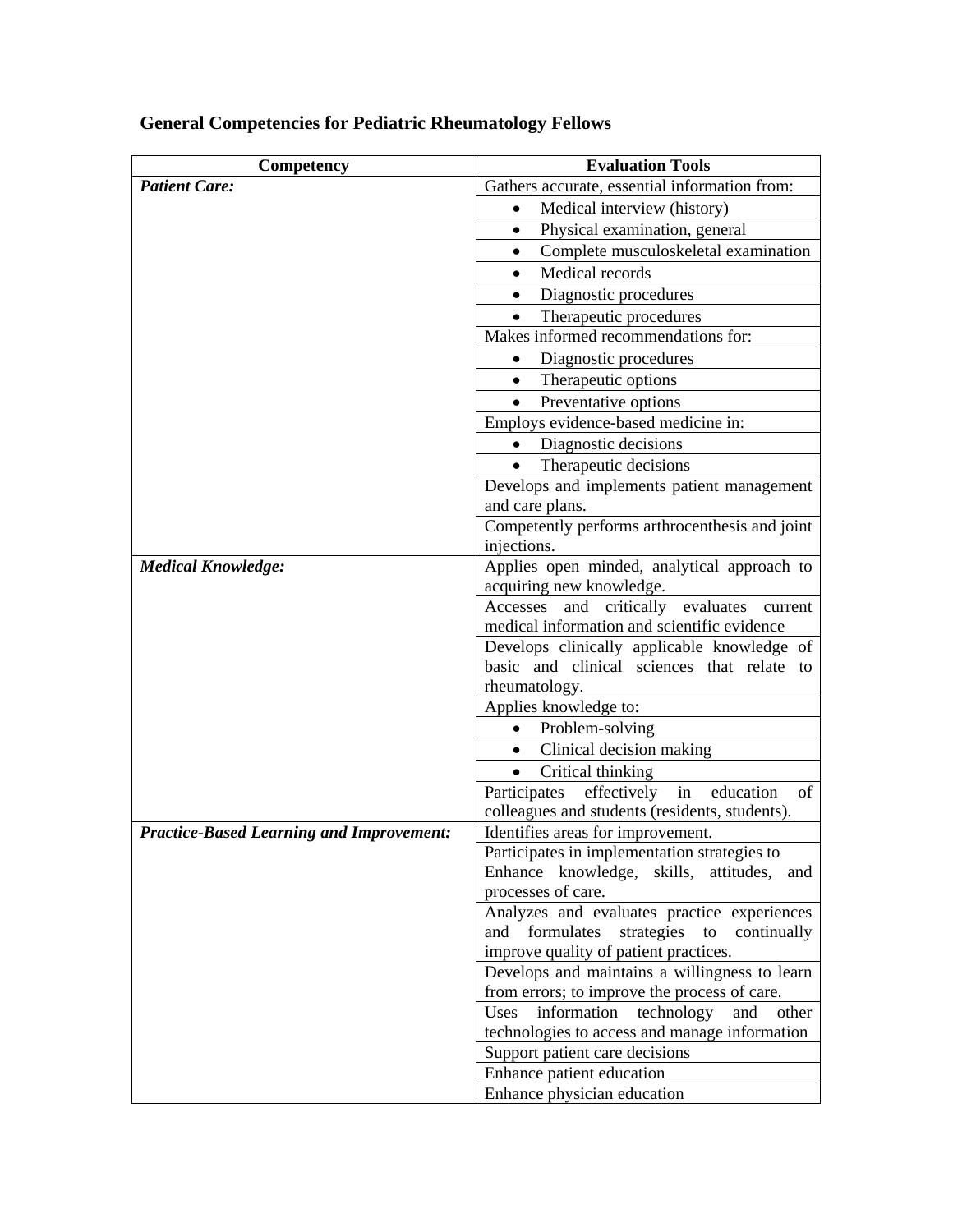| consultation.<br>Uses the following skills to effectively<br>communicate with patients & families:<br>• Listening<br>• Questioning<br>Narrative<br>$\bullet$<br>Interacts with consultants in respectful and<br>appropriate and appropriate manner.<br>Maintains comprehensive, accurate, timely, and<br>legible medical records.<br>Collaborates effectively with other<br>team<br>members, including nursing, OT/PT, social<br>workers.<br>Demonstrates the following behaviors<br>Professionalism:<br>to<br>patients, families, colleagues, team members,<br>other coworkers:<br>Compression<br>$\bullet$<br>Integrity<br>$\bullet$<br>Altruism<br>$\bullet$<br>Respect<br>Demonstrates sensitivity and responsiveness to<br>gender,<br>age,<br>culture,<br>religion,<br>sexual<br>orientation,<br>socioeconomic<br>beliefs,<br>status,<br>behaviors, and disabilities of patients, families,<br>and colleagues.<br>Adheres to:<br>• Confidentiality<br>Scientific/academic integrity<br>$\bullet$<br>Informed consent<br>$\bullet$<br>Recognizes and identifies deficiencies in peer<br>performance.<br>help deficiencies that are identified.<br><b>Systems-Based Practice:</b><br>Understands, accesses, and utilizes resources,<br>providers, and systems necessary to provide<br>optimal care.<br>Develops strategies to optimize care for the<br>individual patient with knowledge of the<br>limitations of the health care system available | <b>Interpersonal and Communication Skills:</b> | Provides<br>effective<br>professional<br>and |
|-------------------------------------------------------------------------------------------------------------------------------------------------------------------------------------------------------------------------------------------------------------------------------------------------------------------------------------------------------------------------------------------------------------------------------------------------------------------------------------------------------------------------------------------------------------------------------------------------------------------------------------------------------------------------------------------------------------------------------------------------------------------------------------------------------------------------------------------------------------------------------------------------------------------------------------------------------------------------------------------------------------------------------------------------------------------------------------------------------------------------------------------------------------------------------------------------------------------------------------------------------------------------------------------------------------------------------------------------------------------------------------------------------------------------------------------------------|------------------------------------------------|----------------------------------------------|
|                                                                                                                                                                                                                                                                                                                                                                                                                                                                                                                                                                                                                                                                                                                                                                                                                                                                                                                                                                                                                                                                                                                                                                                                                                                                                                                                                                                                                                                       |                                                |                                              |
|                                                                                                                                                                                                                                                                                                                                                                                                                                                                                                                                                                                                                                                                                                                                                                                                                                                                                                                                                                                                                                                                                                                                                                                                                                                                                                                                                                                                                                                       |                                                |                                              |
|                                                                                                                                                                                                                                                                                                                                                                                                                                                                                                                                                                                                                                                                                                                                                                                                                                                                                                                                                                                                                                                                                                                                                                                                                                                                                                                                                                                                                                                       |                                                |                                              |
|                                                                                                                                                                                                                                                                                                                                                                                                                                                                                                                                                                                                                                                                                                                                                                                                                                                                                                                                                                                                                                                                                                                                                                                                                                                                                                                                                                                                                                                       |                                                |                                              |
|                                                                                                                                                                                                                                                                                                                                                                                                                                                                                                                                                                                                                                                                                                                                                                                                                                                                                                                                                                                                                                                                                                                                                                                                                                                                                                                                                                                                                                                       |                                                |                                              |
|                                                                                                                                                                                                                                                                                                                                                                                                                                                                                                                                                                                                                                                                                                                                                                                                                                                                                                                                                                                                                                                                                                                                                                                                                                                                                                                                                                                                                                                       |                                                |                                              |
|                                                                                                                                                                                                                                                                                                                                                                                                                                                                                                                                                                                                                                                                                                                                                                                                                                                                                                                                                                                                                                                                                                                                                                                                                                                                                                                                                                                                                                                       |                                                |                                              |
|                                                                                                                                                                                                                                                                                                                                                                                                                                                                                                                                                                                                                                                                                                                                                                                                                                                                                                                                                                                                                                                                                                                                                                                                                                                                                                                                                                                                                                                       |                                                |                                              |
|                                                                                                                                                                                                                                                                                                                                                                                                                                                                                                                                                                                                                                                                                                                                                                                                                                                                                                                                                                                                                                                                                                                                                                                                                                                                                                                                                                                                                                                       |                                                |                                              |
|                                                                                                                                                                                                                                                                                                                                                                                                                                                                                                                                                                                                                                                                                                                                                                                                                                                                                                                                                                                                                                                                                                                                                                                                                                                                                                                                                                                                                                                       |                                                |                                              |
|                                                                                                                                                                                                                                                                                                                                                                                                                                                                                                                                                                                                                                                                                                                                                                                                                                                                                                                                                                                                                                                                                                                                                                                                                                                                                                                                                                                                                                                       |                                                |                                              |
|                                                                                                                                                                                                                                                                                                                                                                                                                                                                                                                                                                                                                                                                                                                                                                                                                                                                                                                                                                                                                                                                                                                                                                                                                                                                                                                                                                                                                                                       |                                                |                                              |
|                                                                                                                                                                                                                                                                                                                                                                                                                                                                                                                                                                                                                                                                                                                                                                                                                                                                                                                                                                                                                                                                                                                                                                                                                                                                                                                                                                                                                                                       |                                                |                                              |
|                                                                                                                                                                                                                                                                                                                                                                                                                                                                                                                                                                                                                                                                                                                                                                                                                                                                                                                                                                                                                                                                                                                                                                                                                                                                                                                                                                                                                                                       |                                                |                                              |
| Helps to garner resources and mechanisms to                                                                                                                                                                                                                                                                                                                                                                                                                                                                                                                                                                                                                                                                                                                                                                                                                                                                                                                                                                                                                                                                                                                                                                                                                                                                                                                                                                                                           |                                                |                                              |
|                                                                                                                                                                                                                                                                                                                                                                                                                                                                                                                                                                                                                                                                                                                                                                                                                                                                                                                                                                                                                                                                                                                                                                                                                                                                                                                                                                                                                                                       |                                                |                                              |
|                                                                                                                                                                                                                                                                                                                                                                                                                                                                                                                                                                                                                                                                                                                                                                                                                                                                                                                                                                                                                                                                                                                                                                                                                                                                                                                                                                                                                                                       |                                                |                                              |
|                                                                                                                                                                                                                                                                                                                                                                                                                                                                                                                                                                                                                                                                                                                                                                                                                                                                                                                                                                                                                                                                                                                                                                                                                                                                                                                                                                                                                                                       |                                                |                                              |
|                                                                                                                                                                                                                                                                                                                                                                                                                                                                                                                                                                                                                                                                                                                                                                                                                                                                                                                                                                                                                                                                                                                                                                                                                                                                                                                                                                                                                                                       |                                                |                                              |
|                                                                                                                                                                                                                                                                                                                                                                                                                                                                                                                                                                                                                                                                                                                                                                                                                                                                                                                                                                                                                                                                                                                                                                                                                                                                                                                                                                                                                                                       |                                                |                                              |
|                                                                                                                                                                                                                                                                                                                                                                                                                                                                                                                                                                                                                                                                                                                                                                                                                                                                                                                                                                                                                                                                                                                                                                                                                                                                                                                                                                                                                                                       |                                                |                                              |
|                                                                                                                                                                                                                                                                                                                                                                                                                                                                                                                                                                                                                                                                                                                                                                                                                                                                                                                                                                                                                                                                                                                                                                                                                                                                                                                                                                                                                                                       |                                                |                                              |
|                                                                                                                                                                                                                                                                                                                                                                                                                                                                                                                                                                                                                                                                                                                                                                                                                                                                                                                                                                                                                                                                                                                                                                                                                                                                                                                                                                                                                                                       |                                                |                                              |
|                                                                                                                                                                                                                                                                                                                                                                                                                                                                                                                                                                                                                                                                                                                                                                                                                                                                                                                                                                                                                                                                                                                                                                                                                                                                                                                                                                                                                                                       |                                                |                                              |
|                                                                                                                                                                                                                                                                                                                                                                                                                                                                                                                                                                                                                                                                                                                                                                                                                                                                                                                                                                                                                                                                                                                                                                                                                                                                                                                                                                                                                                                       |                                                |                                              |
|                                                                                                                                                                                                                                                                                                                                                                                                                                                                                                                                                                                                                                                                                                                                                                                                                                                                                                                                                                                                                                                                                                                                                                                                                                                                                                                                                                                                                                                       |                                                |                                              |
|                                                                                                                                                                                                                                                                                                                                                                                                                                                                                                                                                                                                                                                                                                                                                                                                                                                                                                                                                                                                                                                                                                                                                                                                                                                                                                                                                                                                                                                       |                                                |                                              |
|                                                                                                                                                                                                                                                                                                                                                                                                                                                                                                                                                                                                                                                                                                                                                                                                                                                                                                                                                                                                                                                                                                                                                                                                                                                                                                                                                                                                                                                       |                                                |                                              |
|                                                                                                                                                                                                                                                                                                                                                                                                                                                                                                                                                                                                                                                                                                                                                                                                                                                                                                                                                                                                                                                                                                                                                                                                                                                                                                                                                                                                                                                       |                                                |                                              |
|                                                                                                                                                                                                                                                                                                                                                                                                                                                                                                                                                                                                                                                                                                                                                                                                                                                                                                                                                                                                                                                                                                                                                                                                                                                                                                                                                                                                                                                       |                                                |                                              |
|                                                                                                                                                                                                                                                                                                                                                                                                                                                                                                                                                                                                                                                                                                                                                                                                                                                                                                                                                                                                                                                                                                                                                                                                                                                                                                                                                                                                                                                       |                                                |                                              |
|                                                                                                                                                                                                                                                                                                                                                                                                                                                                                                                                                                                                                                                                                                                                                                                                                                                                                                                                                                                                                                                                                                                                                                                                                                                                                                                                                                                                                                                       |                                                |                                              |
|                                                                                                                                                                                                                                                                                                                                                                                                                                                                                                                                                                                                                                                                                                                                                                                                                                                                                                                                                                                                                                                                                                                                                                                                                                                                                                                                                                                                                                                       |                                                |                                              |
|                                                                                                                                                                                                                                                                                                                                                                                                                                                                                                                                                                                                                                                                                                                                                                                                                                                                                                                                                                                                                                                                                                                                                                                                                                                                                                                                                                                                                                                       |                                                |                                              |
|                                                                                                                                                                                                                                                                                                                                                                                                                                                                                                                                                                                                                                                                                                                                                                                                                                                                                                                                                                                                                                                                                                                                                                                                                                                                                                                                                                                                                                                       |                                                |                                              |
|                                                                                                                                                                                                                                                                                                                                                                                                                                                                                                                                                                                                                                                                                                                                                                                                                                                                                                                                                                                                                                                                                                                                                                                                                                                                                                                                                                                                                                                       |                                                |                                              |
|                                                                                                                                                                                                                                                                                                                                                                                                                                                                                                                                                                                                                                                                                                                                                                                                                                                                                                                                                                                                                                                                                                                                                                                                                                                                                                                                                                                                                                                       |                                                |                                              |
|                                                                                                                                                                                                                                                                                                                                                                                                                                                                                                                                                                                                                                                                                                                                                                                                                                                                                                                                                                                                                                                                                                                                                                                                                                                                                                                                                                                                                                                       |                                                |                                              |
|                                                                                                                                                                                                                                                                                                                                                                                                                                                                                                                                                                                                                                                                                                                                                                                                                                                                                                                                                                                                                                                                                                                                                                                                                                                                                                                                                                                                                                                       |                                                |                                              |
|                                                                                                                                                                                                                                                                                                                                                                                                                                                                                                                                                                                                                                                                                                                                                                                                                                                                                                                                                                                                                                                                                                                                                                                                                                                                                                                                                                                                                                                       |                                                |                                              |
| the patient, family, and health care<br>to<br>providers.                                                                                                                                                                                                                                                                                                                                                                                                                                                                                                                                                                                                                                                                                                                                                                                                                                                                                                                                                                                                                                                                                                                                                                                                                                                                                                                                                                                              |                                                |                                              |
| Applies evidence-based strategies to diagnosis                                                                                                                                                                                                                                                                                                                                                                                                                                                                                                                                                                                                                                                                                                                                                                                                                                                                                                                                                                                                                                                                                                                                                                                                                                                                                                                                                                                                        |                                                |                                              |
| and prevention or treatment of disease                                                                                                                                                                                                                                                                                                                                                                                                                                                                                                                                                                                                                                                                                                                                                                                                                                                                                                                                                                                                                                                                                                                                                                                                                                                                                                                                                                                                                |                                                |                                              |
| conditions.                                                                                                                                                                                                                                                                                                                                                                                                                                                                                                                                                                                                                                                                                                                                                                                                                                                                                                                                                                                                                                                                                                                                                                                                                                                                                                                                                                                                                                           |                                                |                                              |
| Applies cost conscious strategies to diagnosis,                                                                                                                                                                                                                                                                                                                                                                                                                                                                                                                                                                                                                                                                                                                                                                                                                                                                                                                                                                                                                                                                                                                                                                                                                                                                                                                                                                                                       |                                                |                                              |
| management, and prevention of disease and                                                                                                                                                                                                                                                                                                                                                                                                                                                                                                                                                                                                                                                                                                                                                                                                                                                                                                                                                                                                                                                                                                                                                                                                                                                                                                                                                                                                             |                                                |                                              |
| conditions                                                                                                                                                                                                                                                                                                                                                                                                                                                                                                                                                                                                                                                                                                                                                                                                                                                                                                                                                                                                                                                                                                                                                                                                                                                                                                                                                                                                                                            |                                                |                                              |